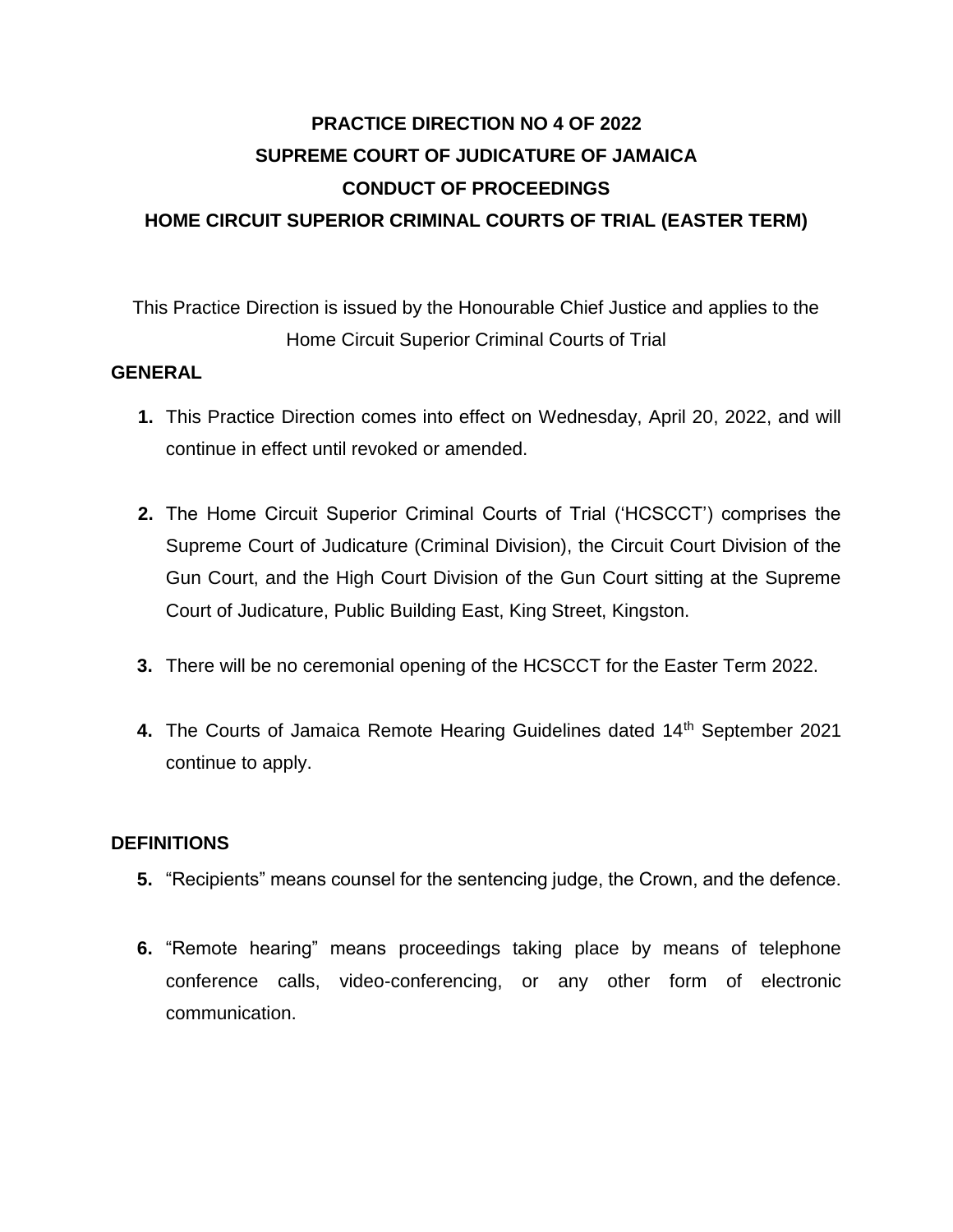- **7.** "Remote location" means any place other than inside the courtroom or chambers where a trial or hearing is taking place.
- **8.** The expression "virtual hearing" in Practice Direction (No 12) of 2020 is deleted where it appears and is replaced with the term "remote hearing" as defined in paragraph 6 above.

## **COVID-19 GUIDELINES**

- **9.** To protect all court users, judges and staff against the existing threat of the Covid-19 virus, all persons are strongly urged to wear mask. All sanitization protocols in place will continue at the HCSCCT until further notice.
- **10.**Any person exhibiting flu-like symptoms and any other symptoms of the Covid-19 virus will not be allowed to enter any of the court buildings.
- **11.**Any person exhibiting signs and symptoms of the Covid-19 virus after entry to any of the court buildings will be required to leave immediately.
- **12.**All persons entering the court buildings should be wearing a mask at the time of entry and it is strongly recommended that they continue to do so when in the courtrooms, offices, registries, and while traversing the corridors and other public spaces within the courts.
- **13.**Temperature checks will be administered at all entry points to the courts and persons with temperatures of 98.6º F (37º C) or higher will be denied entry.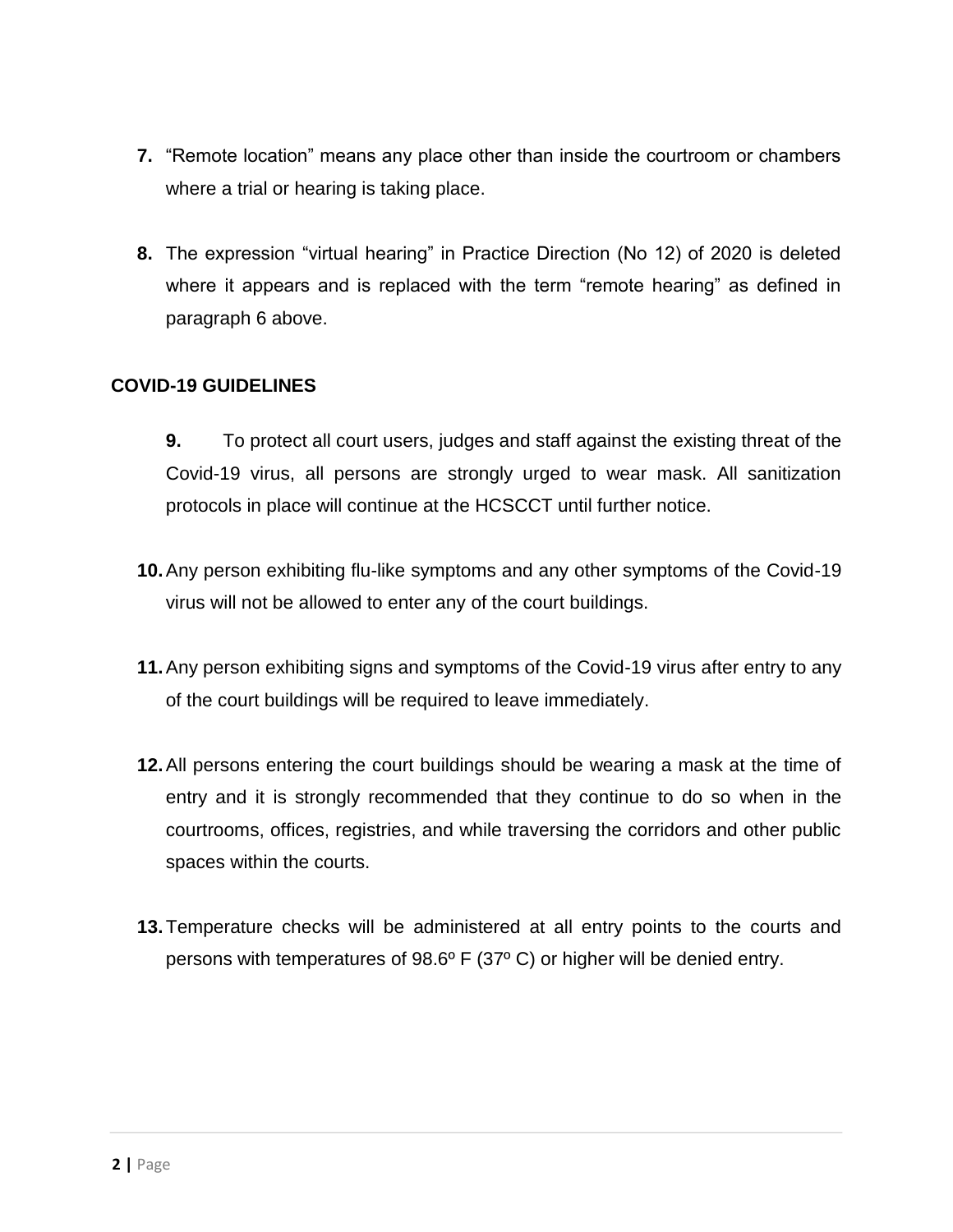- **14.**All persons entering the court buildings are required to sanitize their hands upon each entry.
- **15.** All persons who are permitted to enter the building are encouraged to wash their hands frequently with soap and water at the most appropriate facility provided in the court building.

## **CASE MANAGEMENT**

- **16.** Practice Direction (No 6) of 2020 dated the 30<sup>th</sup> day of May 2020 applies to all case management hearings. Counsel for the Crown and defence must be prepared accordingly.
- **17.** Unless the judge of the case management court orders otherwise defendants in custody are not to be taken to court and the case management hearing will be conducted remotely.
- **18.** Where the hearing is being conducted remotely Practice Direction (No 12) of 2020 dated the 17<sup>th</sup> day of September 2020 applies.
- **19.** Where the defendant is in custody and the Crown intends to offer no evidence against the defendant, the defendant need not be present in open court and such a hearing may be conducted by remote hearing.
- **20.** Where the Crown intends to offer no evidence against a defendant who is on bail the defendant must appear in person in open court.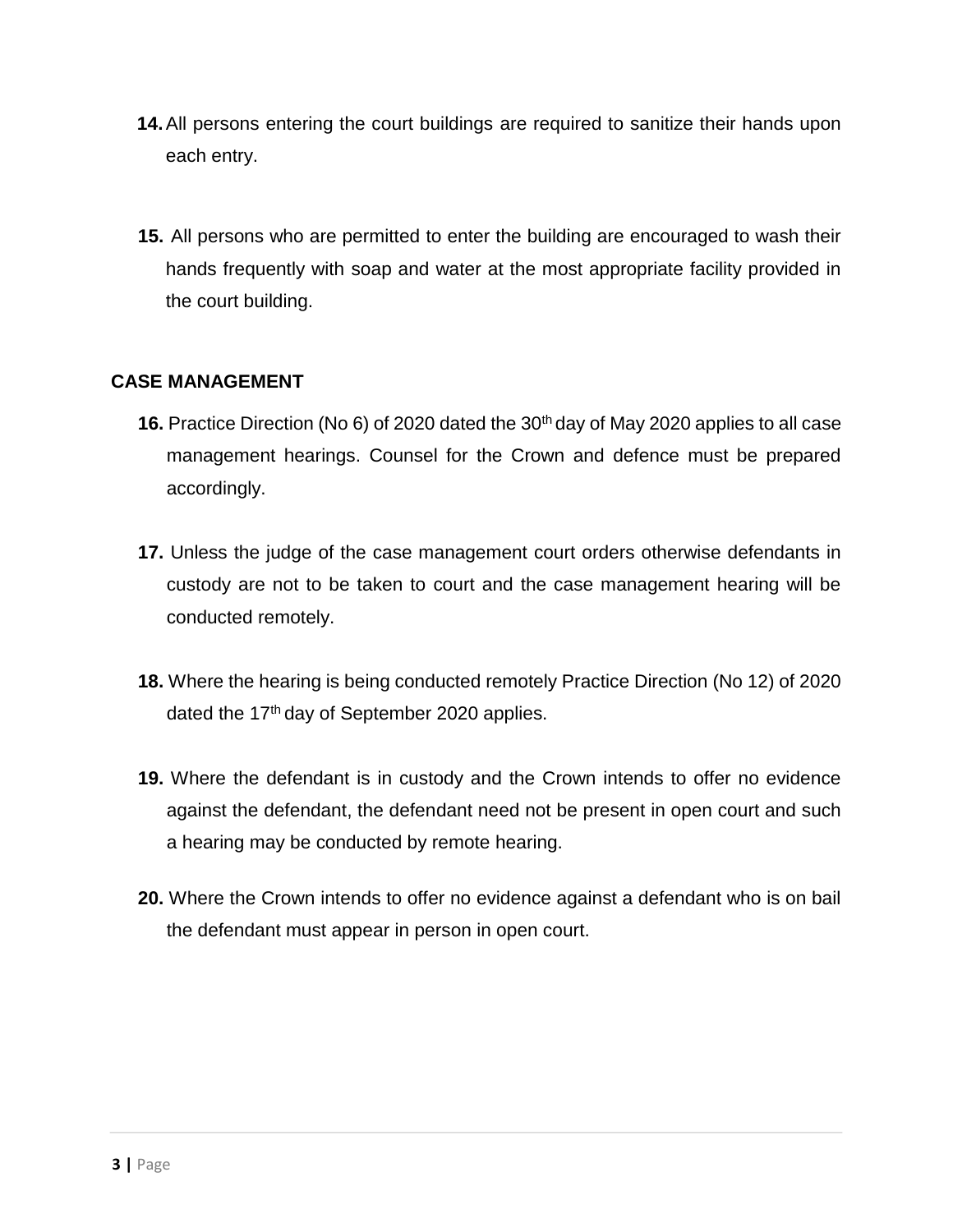- **21.** Any defendant in custody who wishes to enter a plea of guilty shall have his matter accommodated regardless of the date the matter has been set for trial or any other type of hearing and such plea of guilty may be entered by way of remote hearing.
- **22.** Any defendant on bail who wishes to enter a plea of guilty, shall have his matter accommodated regardless of the date the case is scheduled for trial or any other type of hearing and must appear in person in open court to enter his plea.
- **23.** At all times during the case management hearing the Judge must be present in open court and where the hearing is to be held remotely then the parties are to be connected to the court in which the Judge is present.
- **24.** Where a plea is to be entered regardless of whether the person is on bail or in custody, counsel for both the Crown and defence must be present in open court.

# **JURY TRIALS**

**25.** Jury trials at the HCSCCT will resume on Wednesday, 20, April 2022.

**26.** All jurors are required to comply with the Covid-19 guidelines specified in paragraphs 9 to 15.

**27.** Judges assigned in the criminal trial courts should endeavour to conduct the empanelling process in a timely manner to allow for the release of the remaining jurors who have not been selected.

## **TRIALS GENERALLY**

**28.** Paragraphs 21 and 22 apply to persons in custody or on bail who are listed for trial as the case may be.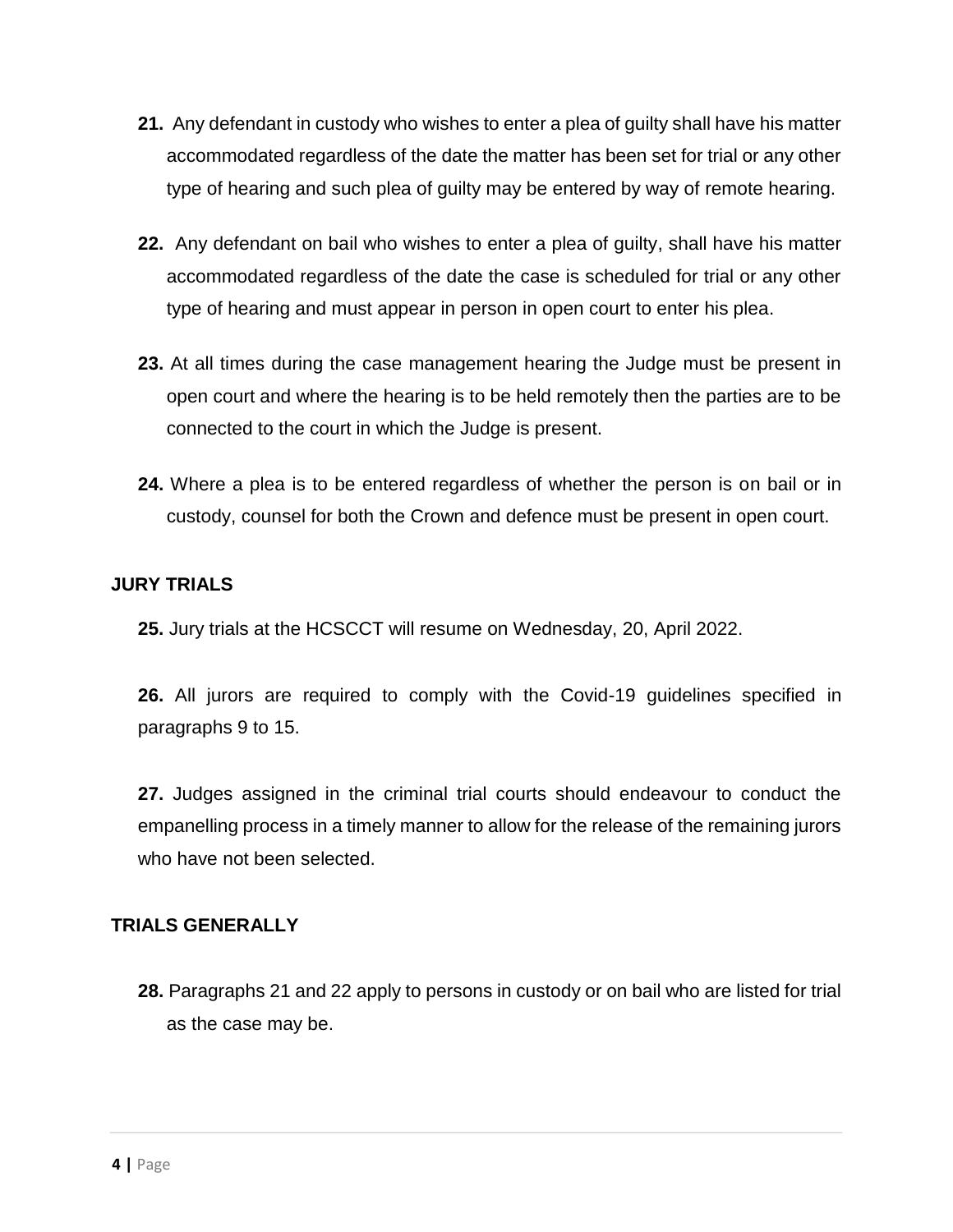**29.** The Judge must be present in open court.

**30.** The general rule is that counsel for the Crown and defence are to be present in open court.

**31.** Notwithstanding paragraph 30, a judge may permit counsel for the Crown or defence to appear remotely in a trial if the circumstances make it just and fair to do so.

**32.** An application for permission under paragraph 31 must be filed in writing at the relevant registry, at least one (1) week before the scheduled trial date.

**33.** Where the circumstance requires, the Judge may order an applicant to provide supporting document(s) or any other information deemed necessary to determine whether permission ought to be granted.

**34.** In considering an application under paragraph 32, the Judge must take into consideration the nature of the case, the witnesses involved, the views of the parties, the capability of the court to provide remote hearing facility for the duration of the trial<sup>1</sup>, and whether sufficient measures can be put in place to preserve the integrity of the trial.

**35.** Where permission is granted under paragraph 31, the Judge must make appropriate Orders, taking into account the nature of the particular case.

**36.** Any Order under paragraph 35, must include the terms and conditions under which counsel will be permitted to appear remotely.

l

<sup>1</sup> In determining the capability of the court to provide remote hearing facility consideration must be given to the following: (a) bandwidth at the court; (b) the equipment available at the court; (c) the availability of personnel to provide technical support; and (d) the duration of the trial or those parts of the trial to be conducted remotely.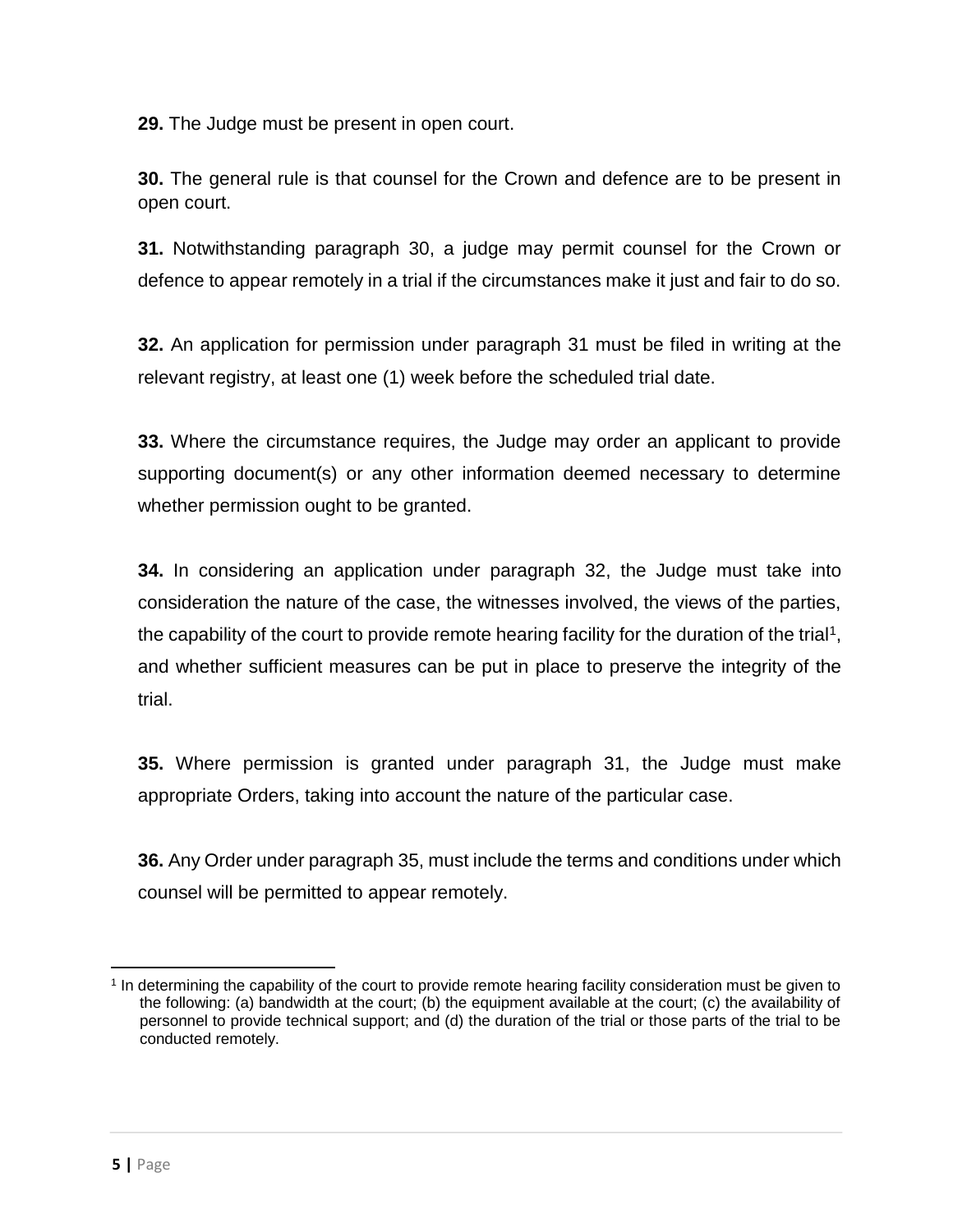**37.** Other than the sentencing phase of a trial, the general rule is that defendants are to be present in open court.

#### **SENTENCING**

**38.** Subject to paragraphs 45, 46, and 47 the general rule is that the judge, counsel for the Crown, counsel for the defendant, the defendant, and the court reporter are to be present in open court at the sentencing hearing.

**39**. Notwithstanding paragraph 38 sentencing of persons in custody may take place by remote hearing where it is convenient and just to do so.

- **40.** Any Social Enquiry Report (SER) requested by the court will be in the short form unless the judge specifically requests the long form of the report.
- **41.** Any SER requested is to be sent by electronic mail to the following email addresses of the Criminal Registry or Gun Court Registry as the case may be:

criminalregistry@supremecourt.gov.jm guncourtregistry@supremecourt.gov.jm

**42.** The SER should be sent by the probation officer at least five (5) days before the sentencing date.

- **43.** On receipt of the SER, the registry is to send the report to the recipients as well as the court reporter.
- **44.** Unless the recipients indicate that the probation officer is needed to answer questions in court, then the SER will form part of the record of the trial.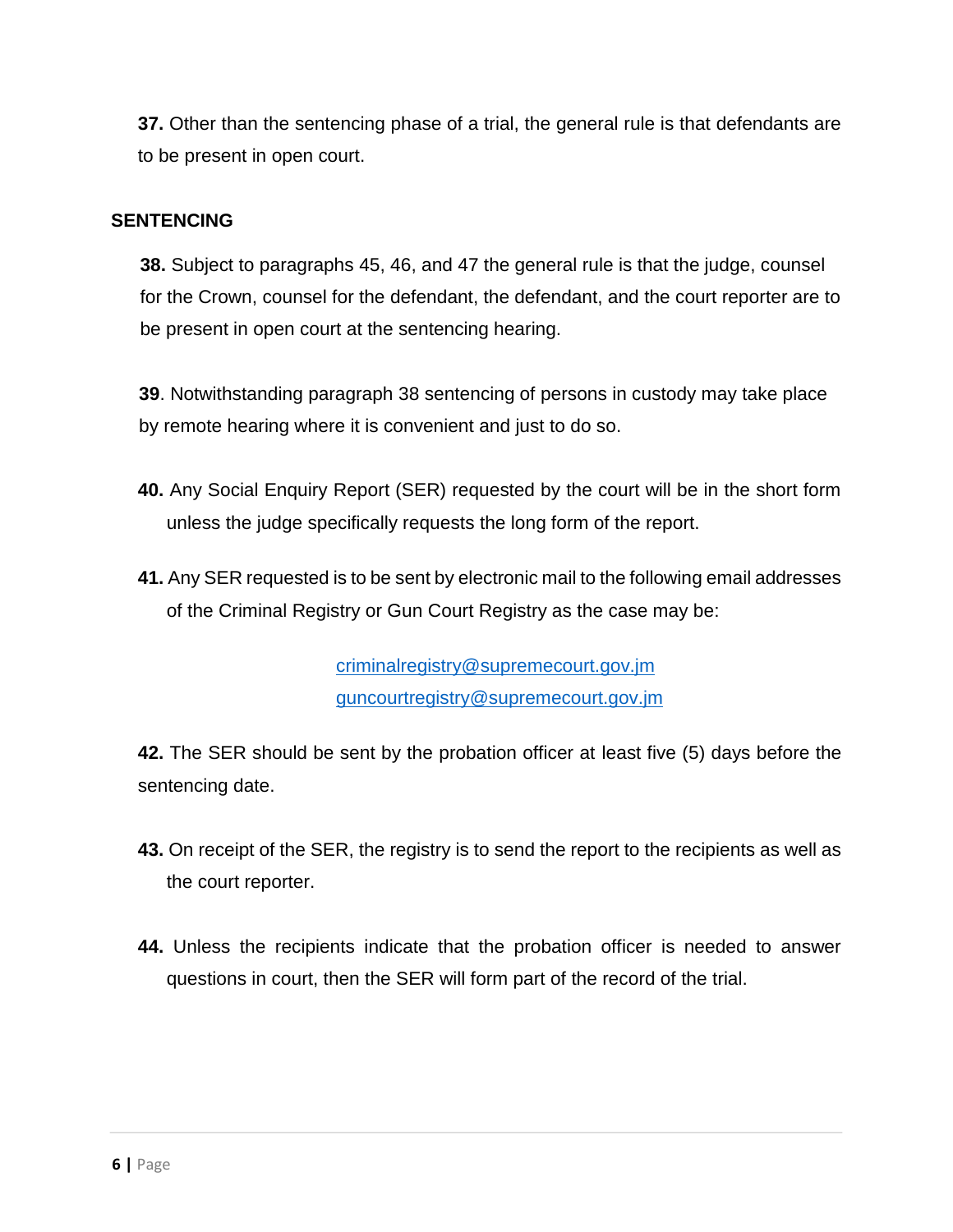- **45.** Where probation officers are needed in court, their appearance is to be by remote hearing unless the Judge orders otherwise.
- **46.** Counsel for the Crown and the defence may appear remotely at the sentencing hearing.
- **47.** Where a defendant has been convicted of any criminal offence at any court to which this Practice Direction applies and has not yet been sentenced, and the judge is no longer presiding at the court where the defendant was convicted, the judge may proceed to pass sentence by live video link, provided the following conditions are met:
	- **a.** the judge is present in court either in-person or remotely where the sentencing hearing is to take place;
	- **b.** the defendant is present in the court either in-person or remotely;
	- **c.** the court reporter is present in court either in-person or remotely;
	- **d.** the live video link facilitates two-way communication between the judge, counsel for the defendant, counsel for the Crown, and any other person whose participation is necessary;
	- **e.** in the event that the defendant, the judge, counsel for the Crown or defence, court reporter, or any of them are unable to be physically present in a courtroom the sentencing hearing can proceed provided all parties can be connected to a specified courtroom remotely.